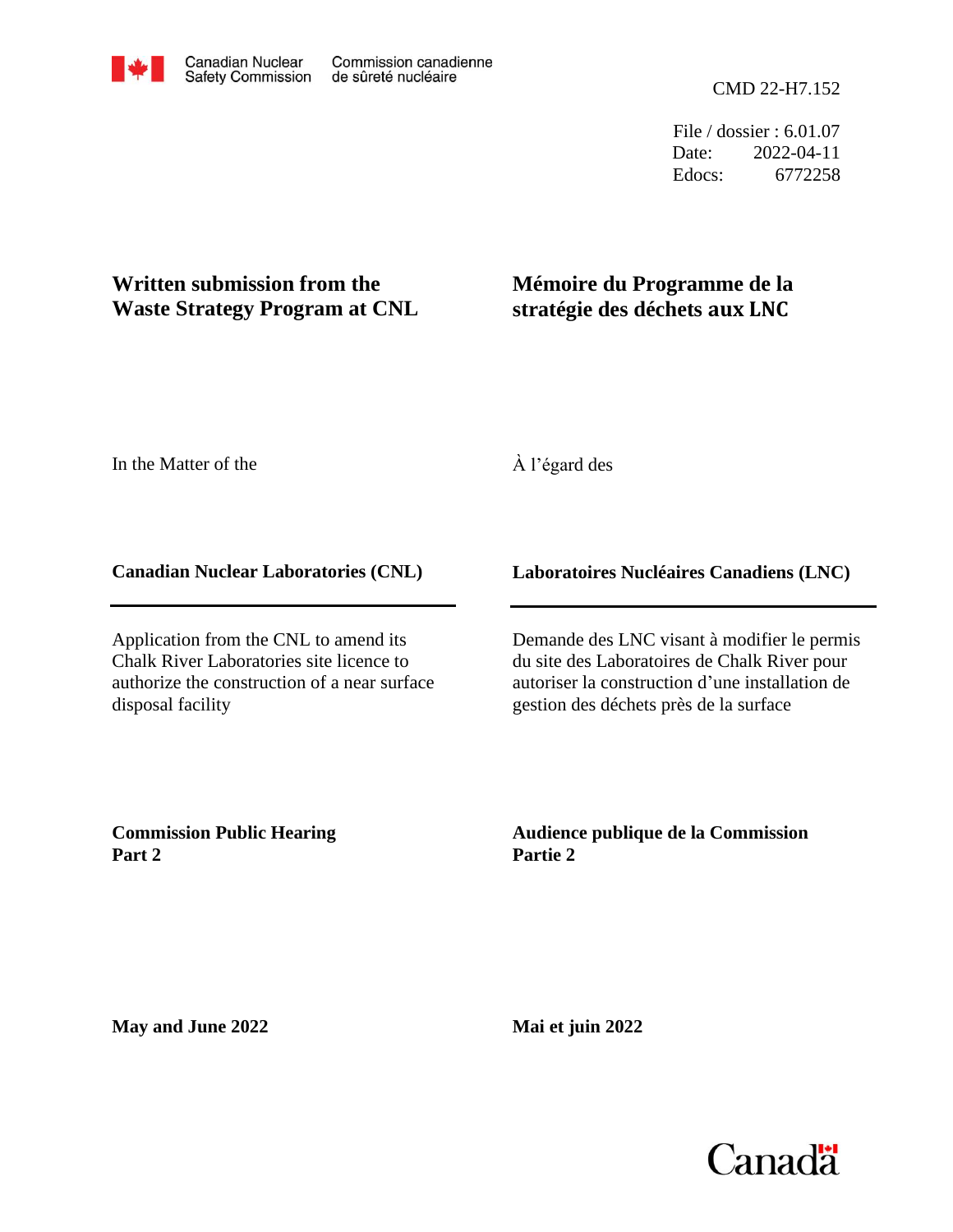

UNRESTRICTED PAGE 1 OF 2 260-508600-021-000

#### 2022-04-11

Senior Tribunal Officer, Secretariat Canadian Nuclear Safety Commission 280 Slater Street P.O. Box 1046, Station B Ottawa, Ontario K1P 5S9

#### **Subject: Canadian Nuclear Laboratories' Application to Amend its Chalk River Laboratories Site Licence to Authorize the Construction of a Near Surface Disposal Facility IAA Reference Number: 80122**

Dear Secretariat:

On behalf of the Canadian Nuclear Laboratories' (CNL) Waste Strategy Program, we are submitting this letter of positive intervention in support CNL's application to amend the Chalk River Laboratories (CRL) site licence to authorize construction of the Near-Surface Disposal Facility (NSDF).

The Waste Strategy Program is responsible to ensure integration of waste management across CNL and to define and optimize routes for all CNL managed waste for the full Waste Management Lifecycle. The decisions on the Waste Strategy are documented and communicated through CNL's Integrated Waste Strategy (IWS). Through implementation of the IWS, the intent of the Waste Strategy Program is to improve transparency and understanding of waste management to stakeholders and Indigenous Peoples.

CNL issued its first Integrated Waste Strategy in 2017; replacing the Chalk River focused Integrated Waste Plan, which was first issued in 2011. These documents were benchmarked from work completed by the United Kingdom's Nuclear Decommissioning Authority (UK NDA). CNL's Integrated Waste Strategy is constantly being reviewed to incorporate technological advances and stakeholder feedback, with an update to be published in 2023.

Additionally, the update will ensure alignment with Natural Resources Canada's (NRCan) modernizing of Canada's Policy Framework for Radioactive Waste Management and Decommissioning, and Canada's Integrated Strategy for Radioactive Waste (ISRW) led by the Nuclear Waste Management Organization (NWMO), which is currently being developed.

Disposing of Low Level Radioactive Waste (LLW) in a near surface facility has been part of the AECL/CNL strategy since 2013. CNL's proposed Near Surface Disposal Facility is a key enabler for CNL's work across Canada to reduce government liabilities in a safe and responsible manner. Additionally, disposal of LLW in near surface disposal facilities is in alignment with international best practice.

> Chalk River Laboratories 286 Plant Road Chalk River, Ontario Canada K0J 1J0 Telephone: 613-584-3311 1-866-513-2325 Canada

Laboratoires de Chalk River 286, chemin Plant Chalk River (Ontario) K0J 1J0 Téléphone: 613-584-3311 Sans frais: 1-866-513-2325